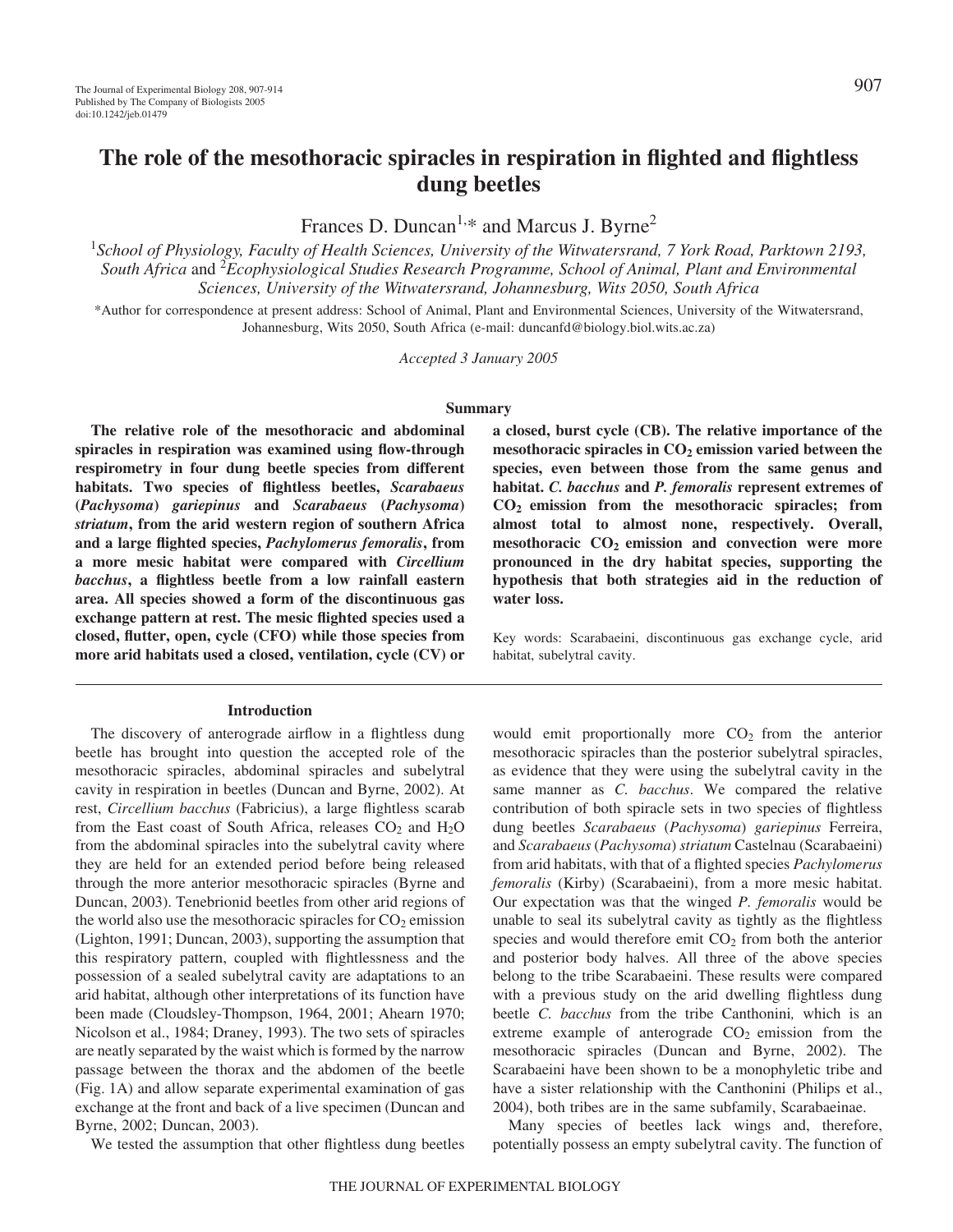#### 908 F. D. Duncan and M. J. Byrne

this space in respiration and water saving is under debate. Klok (1994) found that flightless dung beetles were more resistant to desiccation than winged species, although Chown et al. (1995), concluded that these differences were insignificant when adjusted for body mass. Nevertheless, in their experiments *C. bacchus* individuals were able to survive twice as long under desiccating conditions than similar mass *P. femoralis*. The air inside the subelytral cavity of flightless beetles is known to have a high water content, and by keeping this cavity closed an area of high humidity is created over the posterior spiracles (Zachiariassen, 1991; Byrne and Duncan, 2003). The relative importance of respiratory water loss compared with cuticular transpiration has been in dispute (Zachariassen et al., 1987; Lighton 1994, 1998) but if there is selection pressure to conserve water it is likely to act on all routes for water loss, which includes the respiratory routes. Thus xeric insects should have reduced respiratory and





cuticular water loss. Gibbs (2002) showed that the structure of cuticular lipids in *Drosophila* did not correspond to interspecific differences in water loss rates and therefore concluded that respiratory adaptations, along with a decrease in metabolic rate, coupled with a reduction in locomotor activity, resulted in improved desiccation resistance in desert species.

In addition to the subelytral cavity, a discontinuous gas exchange cycle (DGC), seen during respiration at rest, is characteristic of many beetle species from several sub-orders and differing habitats (Lighton, 1991; Davis et al., 1999; Duncan and Dickman, 2001; Duncan et al., 2002; Duncan, 2003). The respiratory patterns of these species are characterised by  $CO<sub>2</sub>$  volleys during an extended burst phase (B) of the cycle, which increase in prevalence as one considers beetles from increasingly arid habitats (Duncan and Byrne, 2000). Similar patterns have been found in centipedes from three orders and different habitat types (Klok et al., 2002). This has been used as support for the hypothesis that the DGC is an additional water saving strategy (Kestler, 2003), and is bolstered by theoretical calculations that convective (active/forced) ventilation loses less water than passive diffusion (Kestler, 1985; P. Kestler, personal communication). Conversely, loss of the DGC at high temperatures (Chappell and Rogowitz, 2000) or hypoxia (Chown and Holter, 2000) has been used to question its value in respiratory water-saving. However, the gradual change from DGC to continuous  $CO<sub>2</sub>$ release with increasing metabolic needs or lack of oxygen, shows that the DGC persists as long as possible in situations of conflicting needs. The match of spiracular opening to metabolic demands in flying *Drosophila*, allowing a 23% reduction in water loss (Lehman, 2001), offers further support for the adaptive significance of spiracular control in diminishing desiccation stress.

The discontinuous gas exchange cycle has three distinct periods; closed (C), flutter (F) and burst (B), each contributing to reducing water loss (Kestler, 1985, 2003; and P. Kestler personal communication). The closed period, when all the

> spiracles are shut, prevents any gas exchange with the atmosphere (Bridges et al., 1980). Any closing saves water (the 'closing strategy'), as only  $CO<sub>2</sub>$  and  $O<sub>2</sub>$  are exchanged rapidly at the next opening; which is not the case for water vapour (the 'partial pressure

> Fig. 1. (A). Relative positions of the anterior and posterior spiracles in dung beetles. (B) Collection localities of the four species of dung beetles used in this study indicating their separated distributions on the subcontinent.  $\triangle$  *Pachylomerus femoralis*;  $\nabla$ *Scarabaeus gariepinus*; *S. striatum*; *Circellium bacchus*. Climate graphs indicate rainfall in mm (*y*1 axis, solid bars), and temperature in °C (*y*2 axis, mean maximum, unbroken line; mean minimum, broken line). Ab, abdominal segment.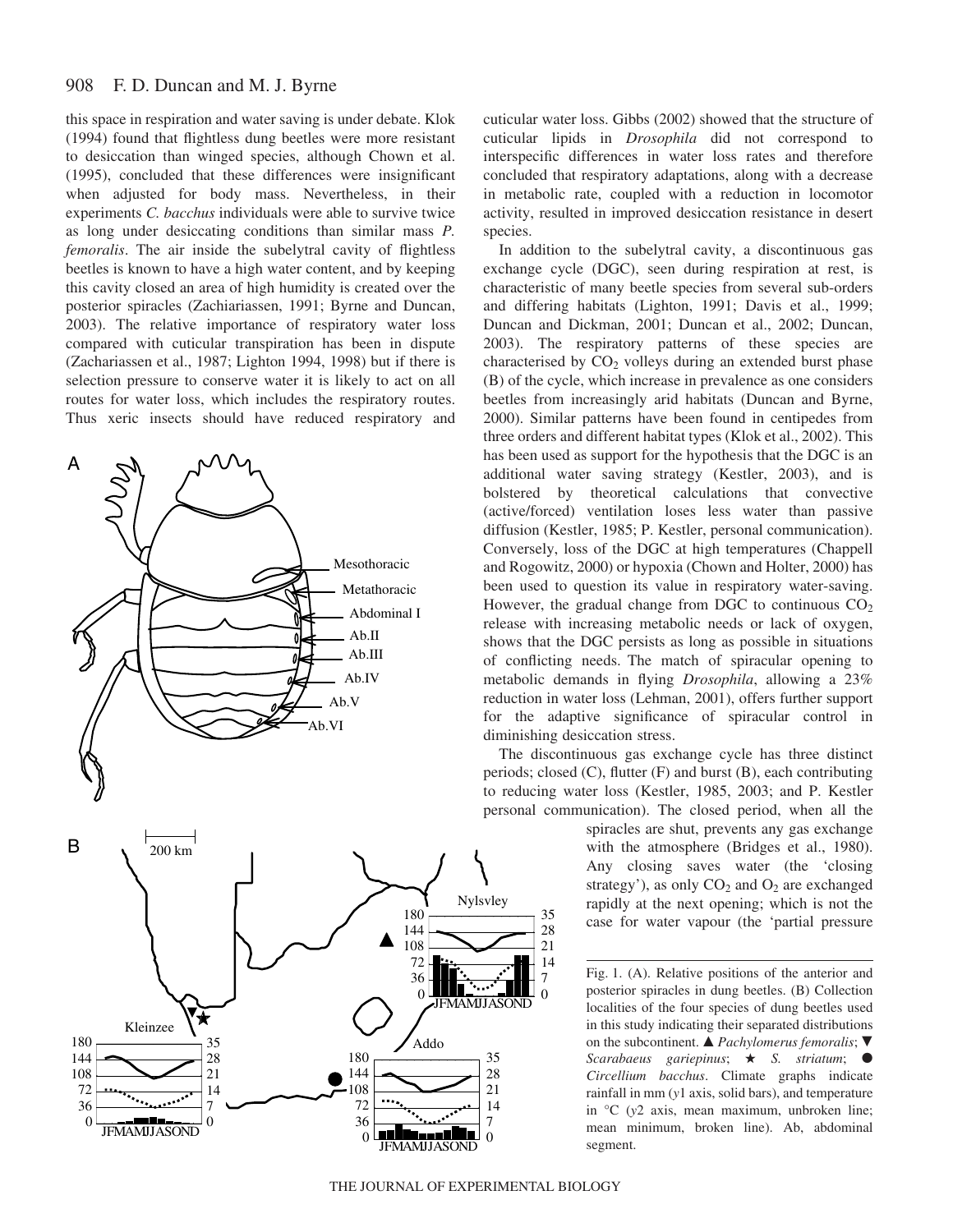strategy'; Kestler, 2003). The closed period is followed by the F period, during which the spiracles open, either repetitively in micro-openings (Kestler, 1985) or in more regular miniature inspirations as found in locust (Hustert, 1975) and tenebrionid beetles (Lighton, 1991; Duncan, 2003), or by a more or less wide opening with vibrating flutter movements according to the  $O<sub>2</sub>$  demand. Minimising the opening frequency minimises water loss by the closing strategy in combination with the partial pressure strategy. Simultaneous diffusion and convection during expiratory openings causes  $CO<sub>2</sub>$  to be released faster than  $H_2O$  is lost (Kestler, 1985).

Four species, from two closely related tribes (Philips et al., 2004) and in the same subfamily, that have widely separate distributions (Fig. 1B) and different flight abilities, were chosen to examine the role of the mesothoracic spiracles in respiration. *Circellium bacchus* is a large, flightless, slowmoving beetle that has a restricted distribution in the xeric Valley Bushveld (Acocks, 1988) of the Eastern Cape Province of South Africa (Coles, 1993). It has the ability to roll dung balls for food caching, but this behaviour is largely restricted to immature 'teneral' adults, while mature adults feed at the middens of large herbivores (C. H. Scholtz, personal communication). Beetles of the subgenus *Pachysoma* are small to medium flightless species, found on the opposite coast, in a narrow sandy strip of the Western Cape Province, where the rainfall is very low (Fig. 1B), but the relative humidity varies between 79% to 88%. In addition, beetles forage on dry rodent pellets with which they provision a chamber below the moisture line in the sand where the dung rehydrates, providing food for about a week underground (Scholtz, 1989). Finally, *P. femoralis* is a widespread species, occurring across the central summer rainfall region of southern Africa. It is a large, powerful flier and competes strongly for dung, which it either rolls or butts away from the pat (Byrne et al., 2003). All four species have eight pairs of spiracles, one pair that open under the mesothorax, and seven under the elytra (one pair of metathoracic and six pairs of abdominal) (Fig. 1A). All species are diurnal.

Given the general ecological pattern of changing DGC patterns, from CFO cycles to CV cycles, found in dung beetle species adapted to arid habitats (Duncan and Byrne, 2000) and, specifically, the extreme example found in *C. bacchus*, coupled to an anterograde respiratory airflow, both of which are assumed to be water saving adaptations (Duncan and Byrne, 2002; Duncan, 2002), we would predict that different dung beetle species, from different tribes and different regions that are nevertheless both arid, are very likely to share similar respiratory adaptations.

#### **Materials and methods**

*Pachylomerus femoralis* (Kirby) were collected from the central highveld region near Nylsvley Game Reserve (24°38′S, 28°45′E), Limpopo Province; *S. gariepinus* (Ferriera) and *S. striatum* (Castelnau) were collected from Kleinzee on the West coast of South Africa (29°34′S 17°17′E) and *C. bacchus* (Fabricius) were collected from the Addo Elephant National Park in the Eastern Cape Province (33°30′S, 25°41′E). The beetles were housed in 101 bins, half filled with soil, in an insectary at  $25^{\circ}$ C with a 14 h:10 h light:dark cycle. *Pachylomerus femoralis* and *C. bacchus* were fed fresh cow dung twice weekly, while the other two species were fed fresh or dry goat or rodent dung. All species survived for at least 6·months under laboratory conditions.

To measure the relative amounts of  $CO<sub>2</sub>$  released from the mesothoracic and subelytral spiracles, beetles were placed in a perspex respirometry chamber, divided crosswise by a sheet of latex. The head and prothorax of the beetle were pushed into the anterior section through a small hole in the centre of the latex sheet, which made an airtight seal between the prothorax and the abdomen. (For evidence that the seal was airtight see fig. 5 in Duncan and Byrne, 2002. For all beetles measured, the seal was tested by pumping a different gas concentration though one chamber and measuring it from both.) Each section of the chamber had a volume of approximately 100 ml. A flowthrough respirometry system was used to measure  $CO<sub>2</sub>$ emission from an inactive beetle at room temperature  $(25\pm2\degree C)$ , with simultaneous sampling from the anterior body, including the head and the mesothoracic spiracles, and the posterior body comprising the elytral case; which covers the metathoracic and abdominal spiracles (for details see Duncan, 2002, 2003; Duncan and Byrne, 2002). One inlet and one outlet served each compartment of the chamber. The air pressure in each compartment was monitored by manometers to ensure that there was no difference in pressure between the chambers throughout the experiment. The latex sheet was renewed for each trial.

Both compartments had independent air sources, scrubbed of CO2 and H2O vapour by a Drierite/Ascarite column, which were drawn through at 50 ml  $min^{-1}$  (controlled by separate calibrated Supelco flow meters; Bellefonta, PA, USA) and into individual Licor  $CO<sub>2</sub>$  analysers (a differential non-dispersive gas analyser, LI-6262, resolution 0.1 ppm; Licor, Lincoln, NE, USA). The length of the tubes to each analyser was identical and was kept to a minimum. Samples of the volume of  $CO<sub>2</sub>$  emitted were taken every 5 s and recorded using computerised data acquisition software (Datacan V, Sable Systems, Henderson, NV, USA). Measurements were made on individual beetles that had been weighed to  $\pm 0.1$  mg (Precisa 160A balance; Instrulab, Midrand, South Africa). The beetles' respiration patterns were recorded for a minimum of 6 h during the night, with the same conditions being used for all the species. Beetles were reweighed after the respiratory measurements.

Baseline drift of the analysers during recording was corrected from measurements taken at the beginning and end of each trial with the respirometry chambers empty. The zero drift over the time of the experiment was a continuous function, not cyclic. All measurements were corrected to standard temperature and pressure (STPD). The  $CO<sub>2</sub>$  recordings were converted to rate of  $CO_2$  emission ( $\dot{V}_{CO_2}$ ) in ml h<sup>-1</sup>. The DGC characteristics were calculated as follows: the DGC frequency (= burst frequency) was calculated by determining the number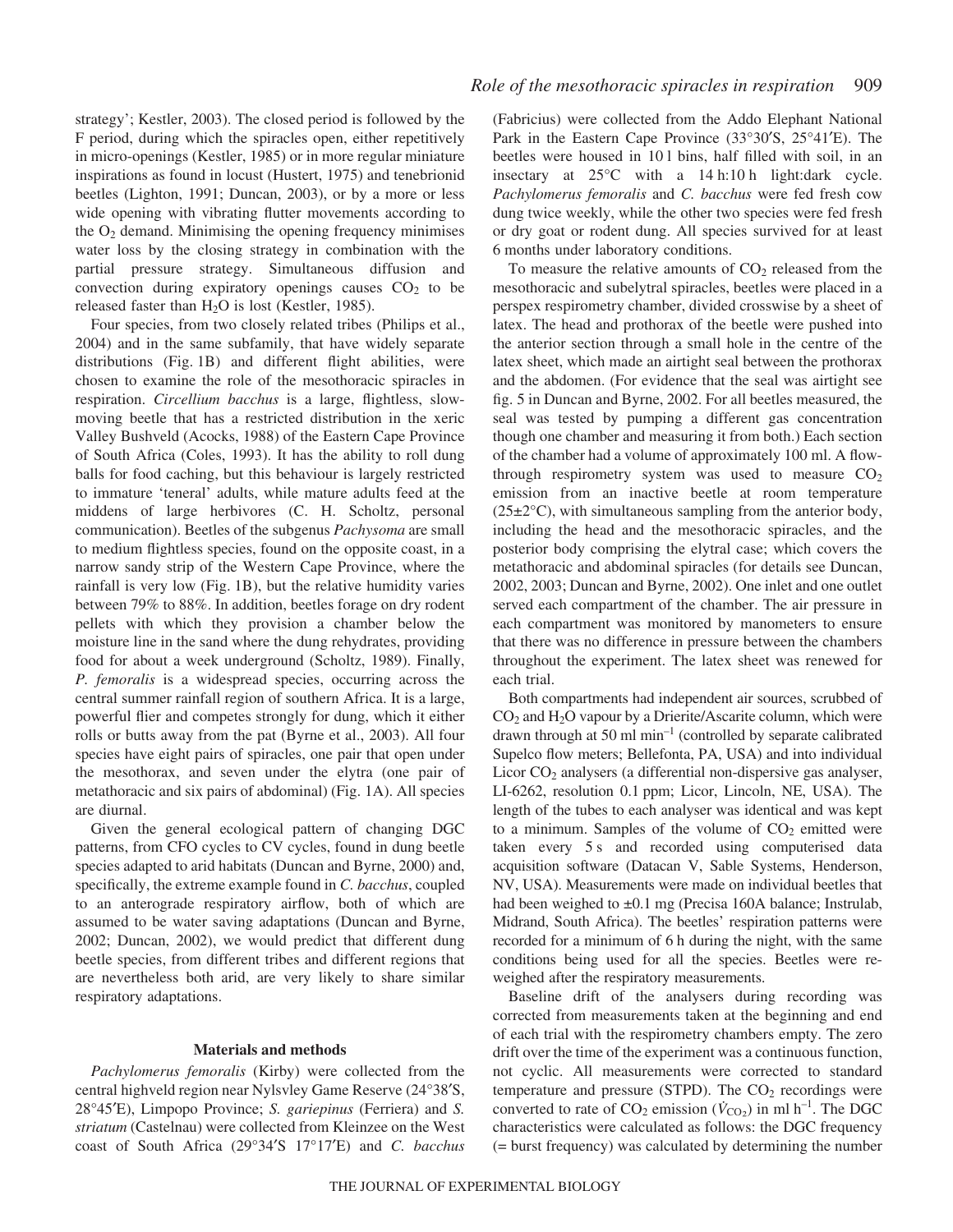of peaks of  $CO<sub>2</sub>$  per second, and the DGC duration was considered as one complete cycle (closed, flutter, burst). The mean rate of  $CO<sub>2</sub>$  emission was taken as the mean value over several complete DGC cycles and the emission volume of  $CO<sub>2</sub>$ was obtained by integration of the area under the curve against duration in hours.

Data are presented as means  $\pm$  s.D. Sample size  $(N)$  is indicated in the text as either representing individual beetles or in the case of gas exchange characteristics, ten to twenty discontinuous gas exchange cycles per beetle. Unless otherwise noted, statistical comparisons were made either with

the Student's *t*-test or analysis of variance (ANOVA). Significant ANOVAs were followed with the Newman-Keuls multiple range test. Regression analysis was done by the least squares method and regression lines were compared using ANCOVA.

#### **Results**

#### *Anterior and posterior spiracle use*

The basic  $CO<sub>2</sub>$  release pattern for each of the species studied is different. *Pachylomerus femoralis*, *S. gariepinus* and *S.*



Fig. 2. Recordings of  $CO_2$  emission from the anterior mesothoracic spiracles and the posterior elytral case in four species of dung beetles. (A) *Pachylomerus femoralis* (5.53·g), (B) *Scarabaeus gariepinus* (1.475·g), (C) *S. striatum* (0.487·g) and (D) *Circellium bacchus* (4.859·g). Note the different scales on the axes. C, closed period; F, flutter period; B, burst period. These are explained further in the text.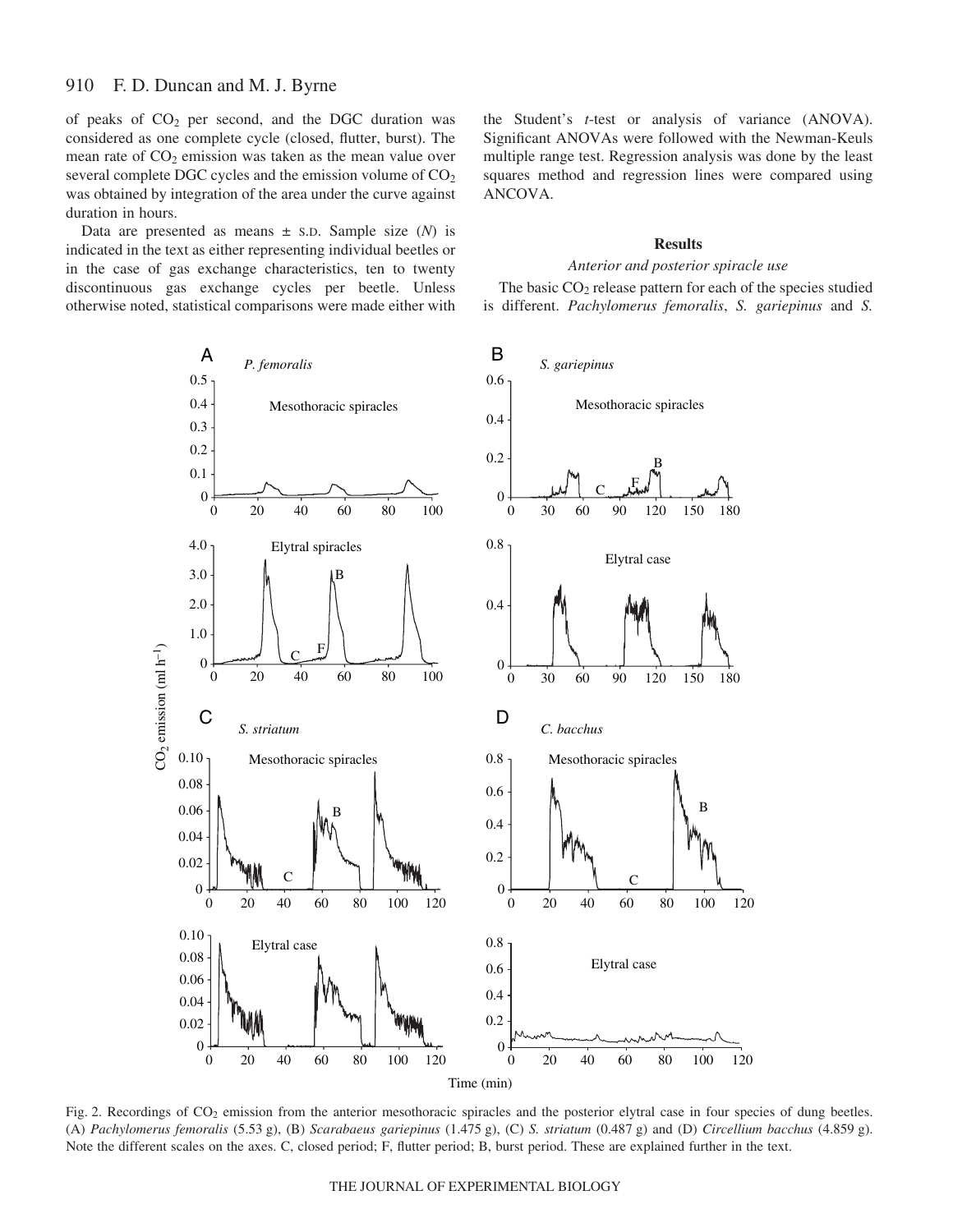*striatum* all use a combination of both the anterior mesothoracic spiracles and the posterior subelytral spiracles for CO2 emission, while *C. bacchus* uses the anterior spiracles almost exclusively (Fig. 2). However, the relative contribution of the posterior spiracles forms a series from *C. bacchus* followed by the other two wingless species, and finally *P. femoralis* (Table 1). The bulk of  $CO<sub>2</sub>$  emission takes place from the seven pairs of posterior spiracles under the elytra of *P. femoralis*, representing approximately 87.5% (7/8) of the total output. The  $CO<sub>2</sub>$  volume measured from the single pair of anterior spiracles does not differ significantly from 12.5%  $(1/8)$  of the total  $CO<sub>2</sub>$  emitted from the total, eight pairs of spiracles (t14,0.05=0.59, *P*=0.612). A greater proportion (20.1%) of the total  $CO<sub>2</sub>$  volume leaves through the mesothoracic spiracles of *S. gariepinus*, which increases further in *S. striatum* to 46.2% of total volume, which is similar to the amount leaving from the elytral case  $(t_{10,0.05} = 0.096, P = 0.93)$ , while *C. bacchus* releases fully  $79.4\%$  of its  $CO<sub>2</sub>$  from the anterior mesothoracic spiracles.

In *P. femoralis* and *S. gariepinus* the rate of  $CO<sub>2</sub>$  emission from the subelytral spiracles increased with rising metabolic rate (Fig. 3A,B) and the slopes were identical, with the common slope being 0.86. Conversely, in *C. bacchus* and *S. striatum* the mesothoracic emission rate increased with increasing metabolic rate (Fig. 3C,D), with both species having a common slope of 0.87 (ANCOVA).

#### *Metabolic rates*

The metabolic rate from the four beetle species formed a series with *C. bacchus* having the lowest, followed by the other two wingless species and *P. femoralis* having the highest (Table·1). The mass specific metabolic rates showed a significant difference between the flighted *P. femoralis* and flightless *C. bacchus* (Table 1).

#### *Respiratory patterns*

The CO<sub>2</sub> emission trace for *P. femoralis* (Fig. 2A) shows the three periods of the DGC in a closed, flutter, open (CFO) cycle, as compared with the closed, flutter, ventilation (CFV) cycle seen in the other three species (Fig. 2B–D). The burst periods differs in that  $P$ . femoralis shows a smooth trace of  $CO_2$  release without  $CO<sub>2</sub>$  volleys, while the other three species reveal strong  $CO<sub>2</sub>$  volleys (Fig. 2).

The frequency of DGC is significantly faster in *P. femoralis* than in the flightless species (Table·1). In *P. femoralis* and *S. gariepinus* the posterior spiracles contribute more to the emission of CO<sub>2</sub> in all the DGC periods, but in *S. striatum* there is no significant difference between the contribution of the mesothoracic spiracles and elytral case (Table·2). *Scarabaeus gariepinus* and *C. bacchus* have the longest closed period, occupying almost half of the DGC duration. In all the flightless species ventilative bursts, which are seen as volleys of  $CO<sub>2</sub>$ release within the burst period, are present.

#### **Discussion**

The patterns of breathing revealed by this study support the hypothesis that flightless dung beetles from different regions and tribes have similar respiratory patterns involving increased use of the mesothoracic spiracles for  $CO<sub>2</sub>$  emission. However,

Table 1. Comparison of the mean rate of CO<sub>2</sub> emission from the mesothoracic spiracles and elytral case in four species of *dung beetles*

| Species                                                                                        | P. femoralis                                          | S. gariepinus                                 | S. striatum                                           | $C.$ bacchus*                               |
|------------------------------------------------------------------------------------------------|-------------------------------------------------------|-----------------------------------------------|-------------------------------------------------------|---------------------------------------------|
| $\boldsymbol{N}$                                                                               | 5                                                     | $\overline{7}$                                | 6                                                     | 6                                           |
| Mass $(g)$                                                                                     | $5.117 \pm 0.62^a$                                    | $1.716 \pm 0.35^b$                            | $0.742 \pm 0.20^b$                                    | $7.427 \pm 1.86$ <sup>c</sup>               |
| Rate of $CO_2$ emission (µl h <sup>-1</sup> )<br>Mesothoracic spiracles<br>Posterior spiracles | $35.53 \pm 28.7^a$<br>$468.39 \pm 97.13$ <sup>a</sup> | $24.88 \pm 19.2^a$<br>$121.45 \pm 75.3^b$     | $27.68 \pm 19.7^{\text{a}}$<br>$28.56 \pm 11.0^b$     | $258.2 \pm 118.2^b$<br>$119.5 \pm 123.6^b$  |
| Ratio of $CO2$ emission<br>Mesothoracic: elytral case                                          | $0.083 \pm 0.07$<br>$(range 0.019 - 0.22)$            | $0.31 \pm 0.3$<br>$(0.11 - 1.06)$             | $1.56 \pm 2.1$<br>$(0.22 - 5.9)$                      | $3.47 \pm 2.0$<br>$(0.42 - 6.81)$           |
| $%$ total $CO2$ emitted through<br>mesothoracic spiracles                                      | $7.31 \pm 6.5$                                        | $20.07 \pm 15.05$                             | $46.23 \pm 22.9$                                      | $79.4 + 4.48$                               |
| Frequency (mHz)                                                                                | $0.73 \pm 0.3^a$                                      | $0.33 \pm 0.2^b$                              | $0.42 \pm 0.2^b$                                      | $0.26 \pm 0.05^b$                           |
| DGC cycles per hour                                                                            | $2.6 \pm 1.1^a$                                       | $1.2 \pm 0.6^b$                               | $1.5 \pm 0.8^b$                                       | $0.94 \pm 0.2^b$                            |
| Total rate of $CO2$ emission<br>$(\mu l \, h^{-1})$<br>$(\mu l \; h^{-1} \; g^{-1})$           | $503.92 \pm 87.5^{\text{a}}$<br>$98.66 \pm 13.2^a$    | $146.03 \pm 87.2^b$<br>$80.53 \pm 39.6^{a,b}$ | $56.24 \pm 11.5^b$<br>$80.19 \pm 25.4$ <sup>a,b</sup> | $377.74 \pm 138.7$ °<br>$51.52 \pm 18.12^b$ |

Comparison of the mean rate of  $CO_2$  emission from the mesothoracic spiracles and elytral case in four species of dung beetles (mean  $\pm$  s.D.). *N*, number beetles measured. Means in the same row, followed by the same letter are not significantly different (*P*<0.05; ANOVA with LSD range test). \*From Duncan and Byrne (2002).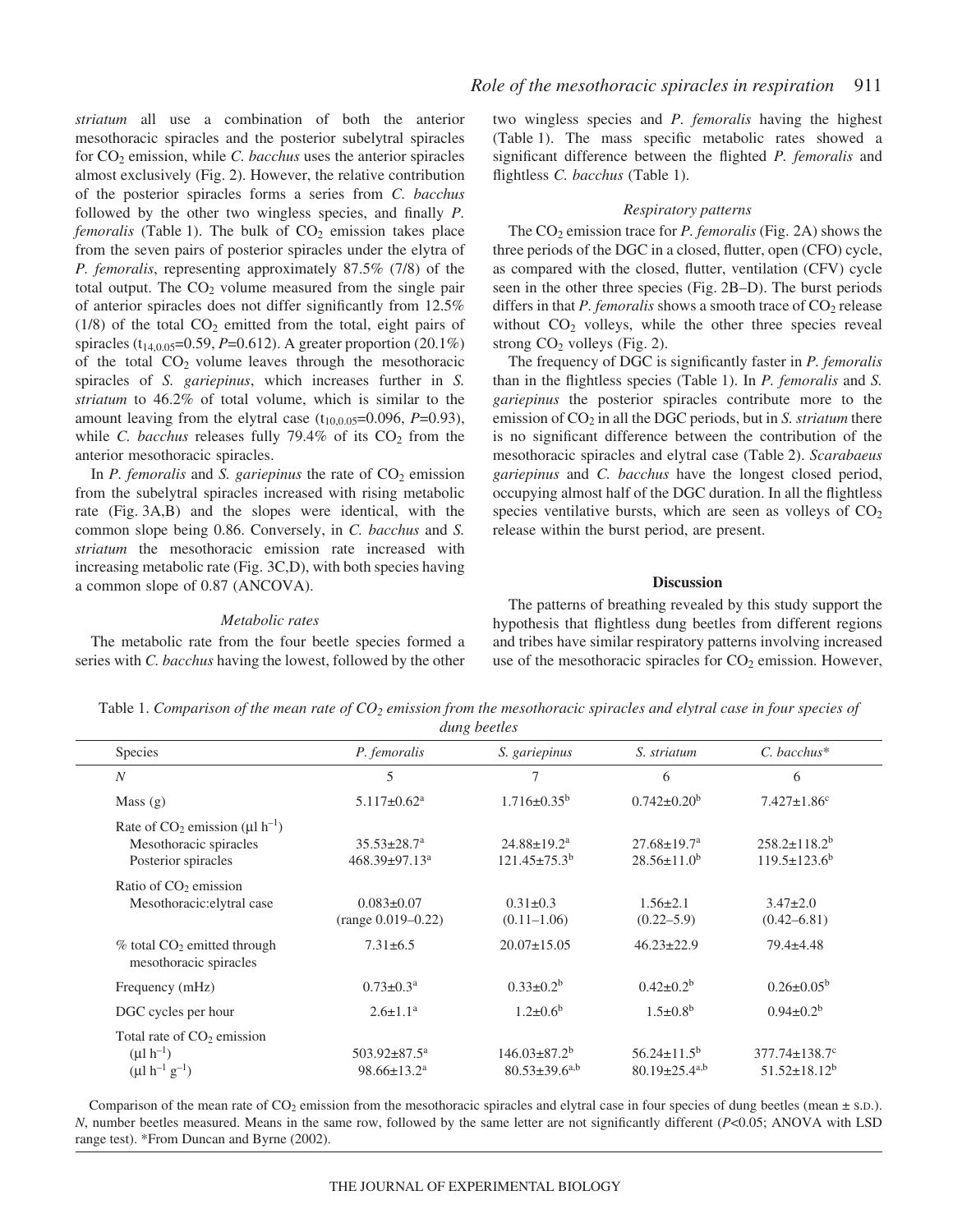a graded, rather than all-or-nothing, use of the anterior spiracles suggests that this adaptation is closely tailored to the demands of specific habitats. Many more species will need to be tested before a definite conclusion about this arid adaptation can be made.

#### *Anterior and posterior spiracle use*

Direct observation of spiracular movements and abdominal pumping are needed to interpret the respiratory strategies used by these beetles more precisely. These are difficult to view in a live specimen because of the tight elytra and spiracular sieve plates, but a reasonable interpretation of their movements can be made by proxy through their patterns of  $CO<sub>2</sub>$  release in a divided through-flow respirometry system. What is revealed is a pattern of breathing in which the flightless species are more similar to each other, despite being members of different tribes, but still remain specifically different from each other, even within the same genus. Each species remains a unique expression of the sum of adaptations which characterise it as a species.

*Pachylomerus femoralis* appears to be a predominantly diffusive burster of  $CO<sub>2</sub>$ , using outward diffusion mainly through the posterior spiracles, under relatively unsealed elytra, whereas *C. bacchus* restricts resting CO<sub>2</sub> emission to the anterior mesothoracic spiracles. Intermediate states of these two extremes are shown by the *Scarabaeus* species, where *S.* gariepinus directs 20% of its CO<sub>2</sub> output to the mesothoracic

spiracles, and *S. striatum* increases this to 46% of the total production. This progressive replacement of diffusion by a convective forward flow, and a replacement of diffusive outflow from the subelytral cavity by active emission through the mesothoracic spiracles is an anterograde version of the active ventilation strategy proposed by Kestler (2003). That it has not been absolutely adopted by all of the flightless species tested here, suggests that there may be a trade-off involving reduction of activity levels associated with a decline in metabolic rate.

#### *Metabolic rates*

Low metabolic rates have been previously reported for flightless dung beetles (Davis et al., 1999), arid dwelling carabids and tenebrionids (Zachariassen et al., 1987) and arid adapted *Drosophila* species (Gibbs et al., 2003). *Pachylomerus femoralis* is a pugnacious competitor, described as a facultative endotherm (Chown et al., 1995). Given the high energy requirements of competing for and rolling dung balls (Bartholomew and Heinrich, 1978), coupled with the energetic demands of long distance foraging flights (Yborrondo and Heinrich, 1996), this is predictable. *Circellium bacchus* is a slow moving species that has been shown to be strictly ectothermic (Nicolson, 1987), and may have been restricted to the arid bush of the Eastern Cape through competition with Scarabaeini such as *P. femoralis* in more open moist habitats (Chown et al., 1995). By comparison, it is reasonable to



Fig. 3. The  $CO_2$  emission rates from the mesothoracic spiracles and elytral case as a function of total  $CO_2$  emission in four dung beetle species. The regression equations, for which there is a significant correlation, are given for each species, where: *m*, mesothoracic spiracular  $\dot{V}_{CO_2}$ ; *el*, elytral case  $\dot{V}_{CO_2}$ ; and t, total  $\dot{V}_{CO_2}$ . For *P. femoralis: el*=0.022+0.88t,  $r^2$ =0.78, *P*=0.048. For *S. gariepinus: el*=-0.003+0.85t,  $r^2$ =0.96, *P*=0. For *S. striatum*: *m*=–0.058+1.52*t*, *r*<sup>2</sup> =0.78, *P*=0.02. For *C. bacchus*: *m*=–0.021+0.86*t*, *r*<sup>2</sup> =0.98, *P*=0.002.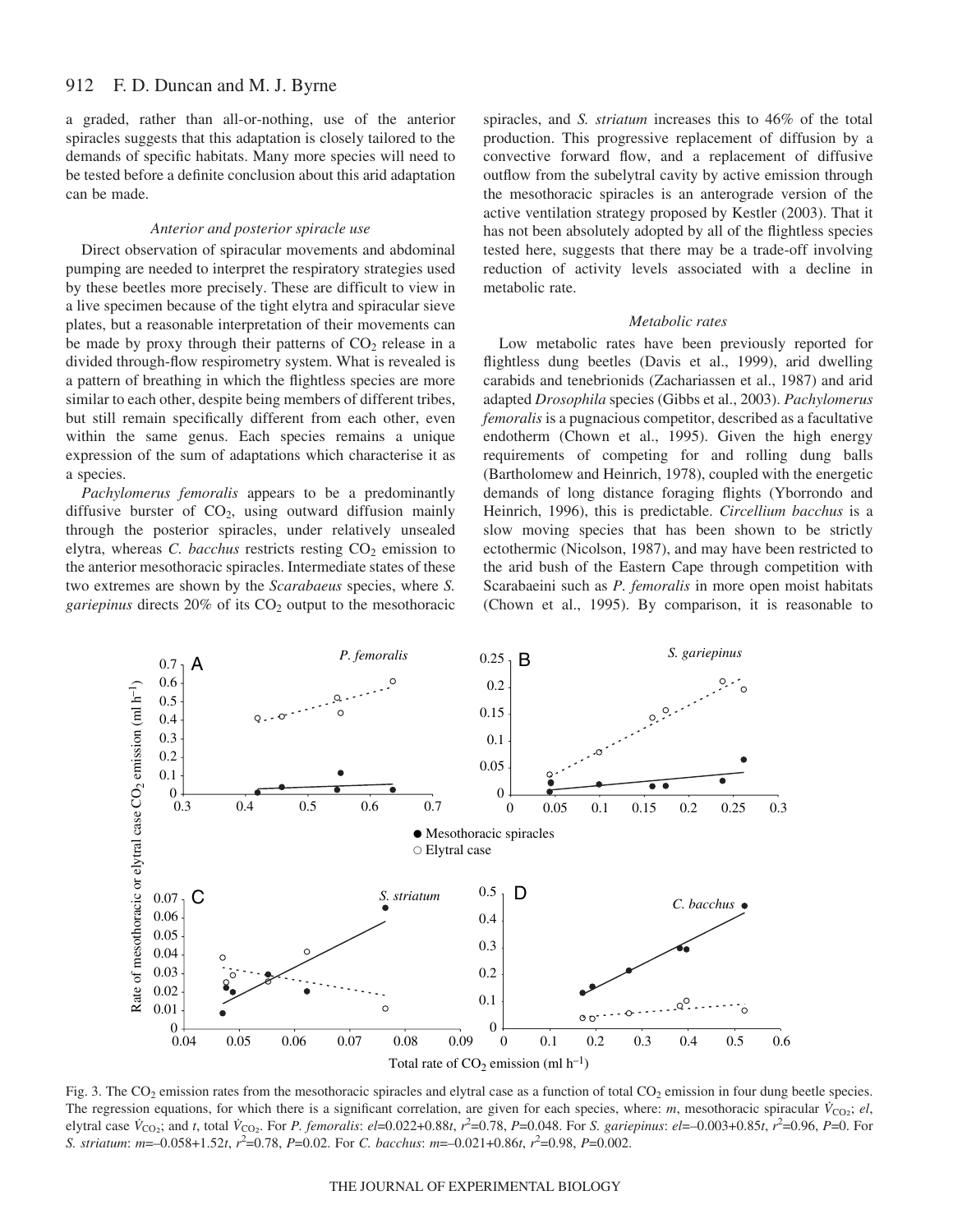assume that given their small size, both *Scarabaeus* species are ectothermic, but after initially basking flat on the sand with their legs outstretched, they run swiftly while foraging for dung pellets on the surface (Scholtz, 1989). Their metabolic rates are intermediate between the two larger species and may reflect a combination of lower metabolic demands of flightlessness and behavioural thermoregulation in an open, sunny habitat.

Energetic constraints have been suggested to limit habitat use in Afrotropical dung beetle guilds (Krell et al., 2003). Even though the *Scarabaeus* species live in an apparently more water-stressed habitat than *C. bacchus*, they probably have access to a more predictable water supply in the daily fog that sweeps the area (Seely, 1978), the high air humidity, and moisture deep in the sand (Seely, 1978) where they rehydrate their dung supplies (Scholtz, 1989). On the sand surface, rodent pellets would be expected to persist in the absence of other competing species making their food supply reasonably stable. By contrast, *C. bacchus* can only utilise fresh dung and lives in a region of unpredictable rainfall with low soil moisture. The metabolic rates of the experimental species are, therefore, explicable in terms of their respective habitats and lifestyles and may indirectly contribute to a reduction in water loss as lower needs for gas exchange allow tactically longer closing periods between expiratory openings (Kestler, 2003).

### *Respiratory patterns*

The CFO type of discontinuous gas exchange cycles seen in the mesic *P. femoralis* suggest a loss of the ventilation period. The CFV form of the discontinuous gas exchange cycle is typical for most adult insects except ants (Lighton, 1996). However, over-hydrated *Periplaneta americana* show a loss of pumping in the ventilation period (Kestler, 1985). Diffusion leads to higher water loss than pure convection as water molecules diffuse faster than both  $O_2$  and  $CO_2$  (Kestler, 1985). *Pachylomerus femoralis* therefore could have lost the active ventilation strategy to save energy at the expense of increased water loss. By contrast, all three arid-adapted species use both strategies of water retention, despite potential energy costs. From the 6 h of measurement the total mass loss per hour was significantly greater in *P. femoralis*  $(0.034\pm0.015 \text{ g h}^{-1})$  than in either *S. gariepinus*  $(0.005\pm0.004 \text{ g h}^{-1})$  or *S. striatum*  $(0.004\pm0.003 \text{ g h}^{-1})$  ( $F_{(2,12)}$ =16.4, *P*>0.05), indicating a higher water loss rate for the mesic species. P. Kestler (personal communication) has shown that a combination of diffusion and convection saves more water than diffusion alone, but less than pure convection, which is not possible in insects due to the short spiracular diffusion path that leads to a rapid outward diffusion of  $CO<sub>2</sub>$  during expiration.

In conclusion, the closely related dung beetle species in this study show limited physiological variations in their respiratory patterns. Nevertheless, the arid-dwelling species from different tribes and dissimilar habitats on opposite coasts of the continent, show increasing use of the anterior mesothoracic spiracles for  $CO<sub>2</sub>$  expiration (which could be anterograde), coupled with more convection than diffusion in the discontinuous gas exchange cycle, than the centrally

|                                                                                           | P. femoralis                                   |                 | S. gariepinus                                     |                                              | S. striatum                                                                                                                                                             |                             | C. bacchus*                                                                          |             |
|-------------------------------------------------------------------------------------------|------------------------------------------------|-----------------|---------------------------------------------------|----------------------------------------------|-------------------------------------------------------------------------------------------------------------------------------------------------------------------------|-----------------------------|--------------------------------------------------------------------------------------|-------------|
| Species                                                                                   | Mesothoracic spiracles Posterior spiracles     |                 | Mesothoracic spiracles Elytral case               |                                              | Mesothoracic spiracles Elytral case                                                                                                                                     |                             | Mesothoracic spiracles Elytral case                                                  |             |
| %DGC duration<br>$sV_{\text{CO}_2}$ ( $\mu$ l $g^{-1}$ )<br>Duration (s)<br>Closed period | 307.2±102.5<br>$0.16 \pm 0.06$<br>$20.7 + 5.5$ | $0.44 \pm 0.24$ | 1620.8±1265.3<br>42.7±16.4<br>$0.70 + 0.6$        | $2.64 + 3.2$                                 | $604.7 \pm 187.6$<br>$34.2 \pm 11.9^{\dagger}$<br>$6.33 \pm 8.8$ <sup>†</sup>                                                                                           | $1.91 \pm 1.4$ <sup>†</sup> | 1858.3±917.1 <sup>†</sup><br>$0.57\pm0.22^{\dagger}$<br>$42.9 \pm 10.4$ <sup>†</sup> | I<br>I<br>I |
| %DGC duration<br>$sV_{\rm CO2}$ (µl $g^{-1}$ )<br>Duration (s)<br>Flutter period          | 496.4±290.1<br>29.0±9.8<br>$0.60 \pm 0.4$      | $4.44 \pm 2.6$  | 534.7±353.0<br>$17.52 \pm 12.4$<br>$1.01 \pm 0.9$ | I                                            |                                                                                                                                                                         |                             |                                                                                      |             |
| %DGC duration<br>$sV_{CO_2} (\mu l g^{-1})$<br>Duration (s)<br>Burst period               | 785.7±288.6<br>$50.3 + 5.6$<br>$2.40 + 2.3$    | 35.86±13.7      | $1301 + 455.4$<br>$17.5 \pm 12.4$<br>$7.47 + 3.9$ | 1836±533.2<br>44.26±16.83<br>$57.2 \pm 17.5$ | $1194.7\pm 331.2$<br>66.6±11.2<br>$14.89 \pm 12.5$                                                                                                                      | $17.62 \pm 12.9$            | $2230.4 \pm 325.1$<br>$55.2 \pm 12.0$<br>$36.1 \pm 15.5$                             |             |
|                                                                                           |                                                |                 |                                                   |                                              | From Duncan and Byrne (2002). Note that these are the measurements for combined closed and flutter periods. '-' Denotes a negligible amount. Data shown are mean ± s.p. |                             |                                                                                      |             |